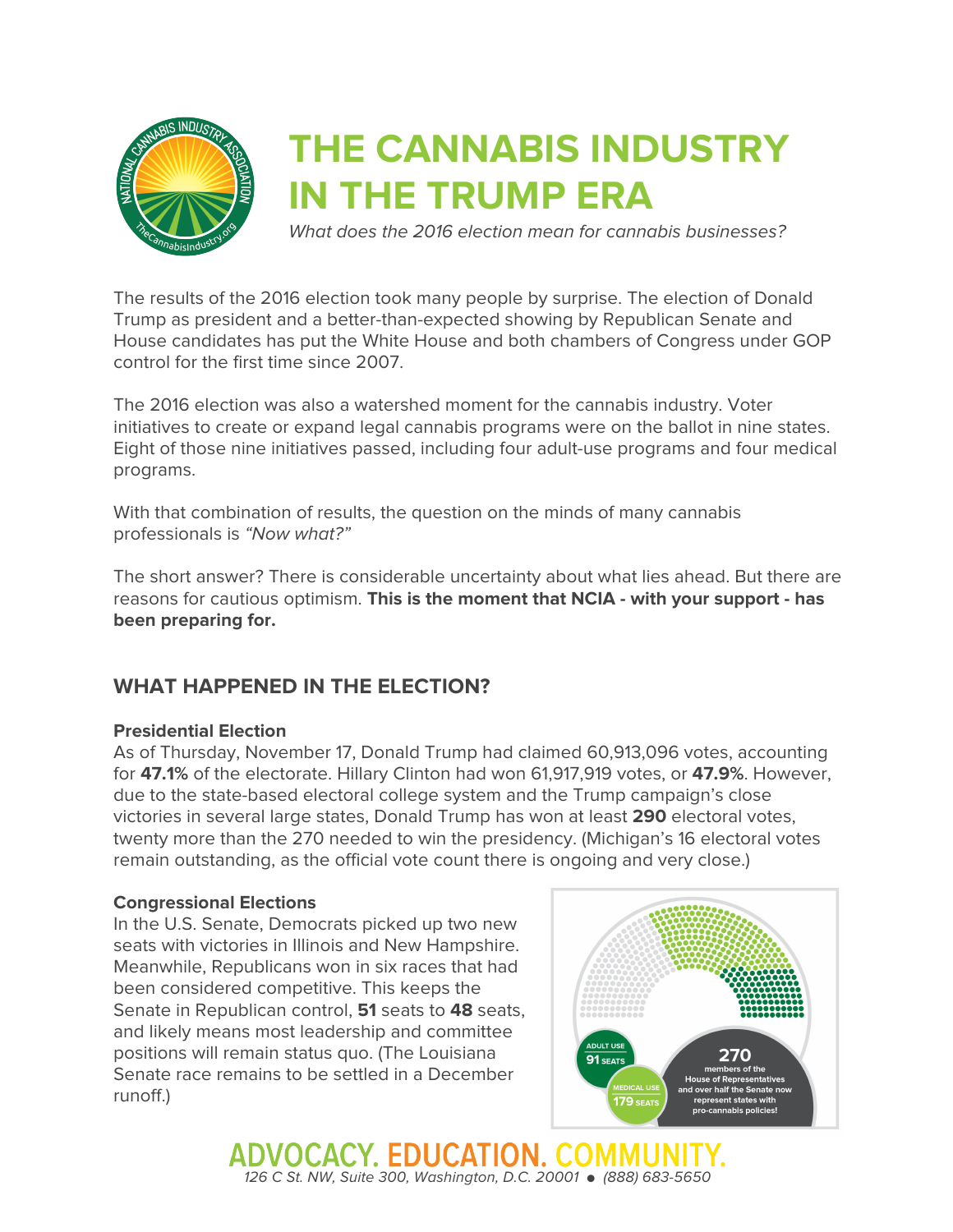In the U.S. House, Republicans maintained their majority as well, winning **239** seats to Democrats' **193**. (Three House races remain uncalled at this writing.)

Thanks to the success of cannabis ballot initiatives, there are now **270** House members and **56** Senators who represent medical or adult-use cannabis districts or states.

# **Cannabis Initiatives**

Five states voted on ballot initiatives to legalize, tax, and regulate marijuana for adult use. Four of those initiatives passed, and three of them passed by **more than seven percentage points**.

| <b>State</b>  | % For | % Against | % Point Difference | <b>Result</b> |
|---------------|-------|-----------|--------------------|---------------|
| California    | 56.2  | 43.8      | $+12.4$            | Passed        |
| Nevada        | 54.5  | 45.5      | $+9.0$             | Passed        |
| Massachusetts | 53.6  | 46.4      | $+7.2$             | Passed        |
| Maine         | 50.2  | 49.8      | $+0.4$             | Passed        |
| Arizona       | 48.0  | 52.0      | $-4.0$             | <b>Failed</b> |

Four states voted on ballot initiatives to create or expand legal medical marijuana programs. All four of those initiatives passed, with an average victory of **26.3 percentage points**.

| <b>State</b> | % For | % Against | % Point Difference | <b>Result</b> |
|--------------|-------|-----------|--------------------|---------------|
| Florida      | 71.3  | 28.7      | $+42.6$            | Passed        |
| North Dakota | 63.7  | 36.3      | $+27.1$            | Passed        |
| Montana      | 57.6  | 42.4      | $+15.2$            | Passed        |
| Arkansas     | 53.2  | 46.8      | $+6.4$             | Passed        |

Nearly **17 million** Americans voted in favor of cannabis programs in the 2016 election. With these results, more than **60%** of the U.S. population now lives in a state with a legal medical marijuana program. More than **20%** of the population lives in a state where voters have chosen to legalize, tax, and regulate marijuana for adult use.

# **WHAT WILL A TRUMP ADMINISTRATION MEAN FOR THE CANNABIS INDUSTRY?**

## **Trump's Position on State Marijuana Programs**

During the campaign, Donald Trump made a variety of statements related to marijuana and state marijuana programs, making it somewhat difficult to predict his likely approach. However, there is reason for cautious optimism.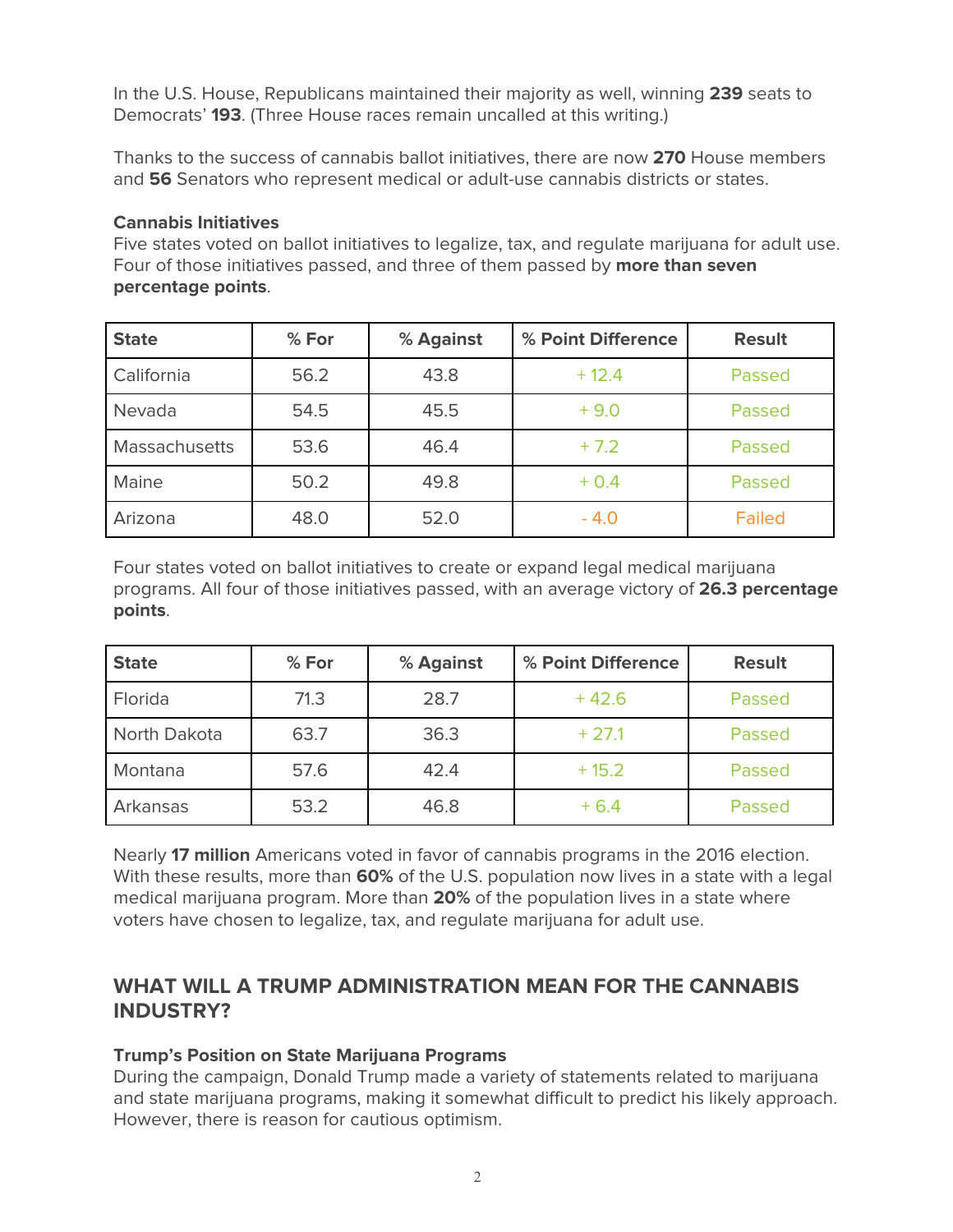He has expressed strong support for medical marijuana, telling the *Washington Post*, "I think medical [marijuana] should happen — right? Don't we agree? I think so," and telling Bill O'Reilly that he is "**in favor of medical marijuana 100%.**"

The president-elect's comments on adult-use marijuana legalization have been less supportive, including telling Bill O'Reilly that Colorado's adult-use program is "causing a lot of problems out there." Trump's inner circle includes people who have taken strict prohibitionist stances on marijuana policy issues, including Vice President-elect **Mike Pence** and Senator **Jeff Sessions** (R-AL).

(Senator **Ted Cruz** (R-TX) has also begun receiving increasing attention as a potential Attorney General nominee. During his time as a presidential candidate, Cruz was not particularly favorable on cannabis issues, but nonetheless expressed consistent support for state sovereignty on the question of legal marijuana programs.)

On the campaign trail, President-elect Trump also repeatedly expressed **support for state sovereignty** on the marijuana issue. In a debate during the Republican primary, he responded to a question about legalization and states' rights by saying, "If they vote for it, they vote for it."

Later, he told the *Washington Post*, "In terms of marijuana and legalization, I think that should be a state issue, state-by-state," and "**I really believe we should leave it up to the states.**"

In an interview with Colorado political reporter Brandon Rittiman, Trump was asked explicitly what he would do if he appointed an Attorney General who wanted to shut down adult-use marijuana programs. Trump responded, "**Yeah, I wouldn't do it, no.**"

RITTIMAN: You wouldn't let him?

TRUMP: No.

RITTIMAN: Even if you picked him as AG?

TRUMP: Well you're asking me. I wouldn't do that, no.

RITTIMAN: You think Colorado should be able to do what it's doing.

TRUMP: I think it's up to the states, yeah. I'm a states person. **I think it should be up to the states, absolutely.**

#### **The Role of the Justice Department**

Regardless of the president-elect's position, the transition to a new administration means the potential for policy changes at the Department of Justice.

Since August of 2013, the Justice Department's policy toward state marijuana programs has been guided by the "**Cole Memo.**" Written by Deputy Attorney General James M. Cole, that memo outlined eight federal law enforcement priorities related to marijuana, primarily intended to prevent diversion of product into states where it remains illegal,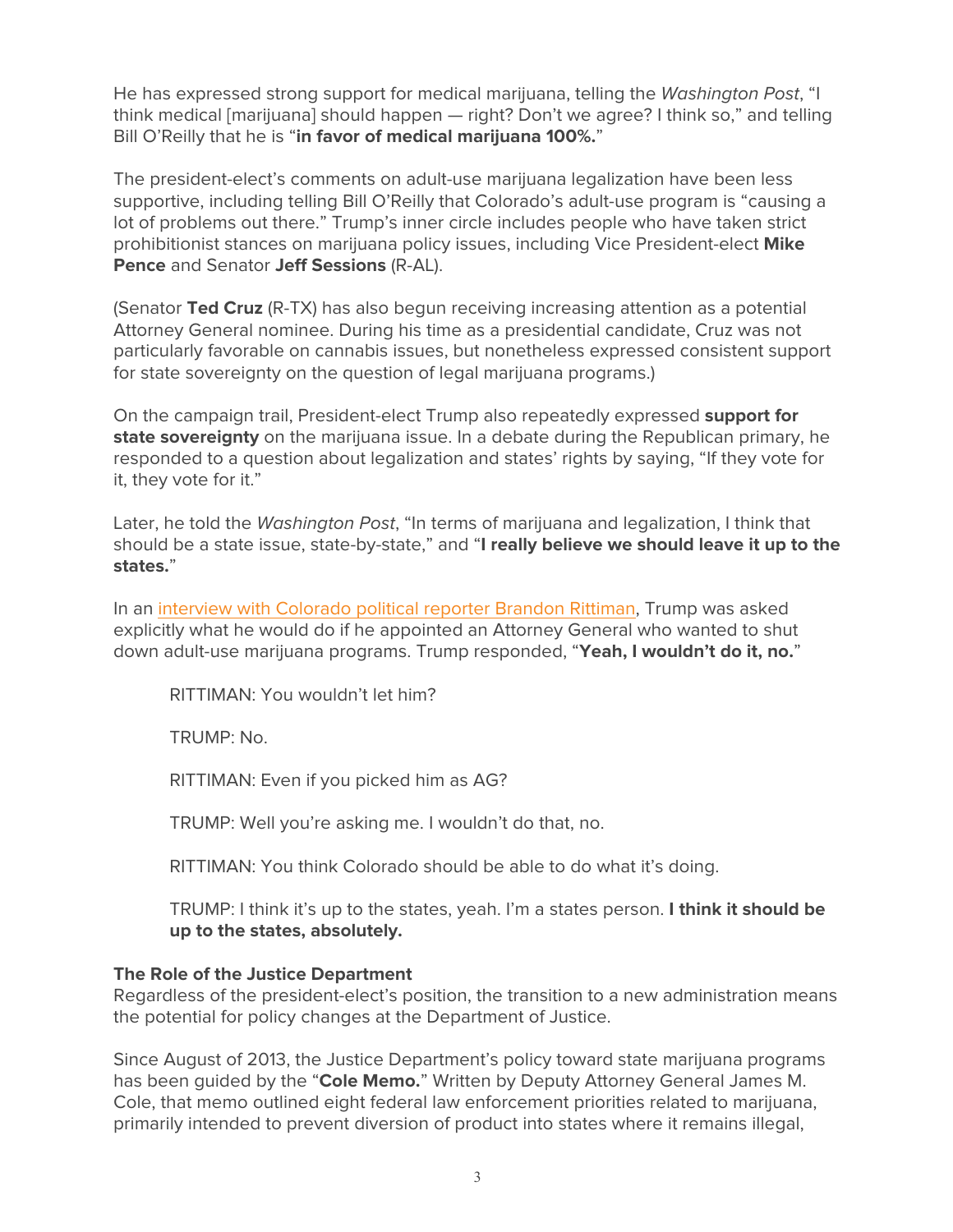prevent diversion of revenue to criminal enterprises or cartels, and prevent sale of cannabis to minors.

The Cole Memo also stated that Justice Department officials should exercise **prosecutorial discretion** to focus on those priorities, steering away from targeting cannabis consumers or businesses that are not breaking state laws or regulations. This approach has allowed states to move forward with the regulated cannabis programs chosen by their voters.

Hypothetically, new leadership at the Justice Department could revoke the Cole Memo and return to an era of federal enforcement actions against state-compliant cannabis businesses. However, such an action would almost certainly provoke **substantial backlash**.

Reputable public polling indicates that a significant majority of American voters now favor the full legalization of marijuana. October 2016 polls from Gallup and Pew found national support for marijuana legalization at **60%** and **57%**, respectively.

Voters in **28** states across the country have chosen, via ballot initiative or legislative process, to allow some form of legal, regulated cannabis program in their state. Many of those programs were approved by significant electoral margins.

All of these states now feature **regulatory programs designed and administered by state and local government authorities**, including licensing and tax collections.

A Department of Justice crack-down on state-compliant cannabis businesses would **put federal law enforcement in conflict** not only with the majority of American voters but also with governors, state legislatures, and state regulatory bodies.

## **The Economic Impact of the Industry**

In addition to considering the will of the voters and the sovereignty of the states, the Trump administration and the new Congress will also have to consider the economic impact of the cannabis industry.

The legal cannabis industry was estimated to be worth **\$5.5 billion** in 2015 and expected to morethan-triple in value to **\$21.8 billion** by 2020.

2020 \$21.8 billion 2015 \$5.5 billion Financial date<br>In: New Front

In Colorado alone, the cannabis industry has already created more than **18,000** jobs. The first two years of adult-use legalization in the state

generated **\$168** million in tax revenue, and another **\$140** million or more is expected by the end of 2016. A recent study determined that every dollar spent on retail marijuana in Colorado generated **\$2.40** in state economic impact.

In California, the legal cannabis market is projected to be worth **\$6.6 billion** by 2020, and the state expects to collect **\$1.4 billion** in tax revenues from cannabis businesses in just the first year of full operation.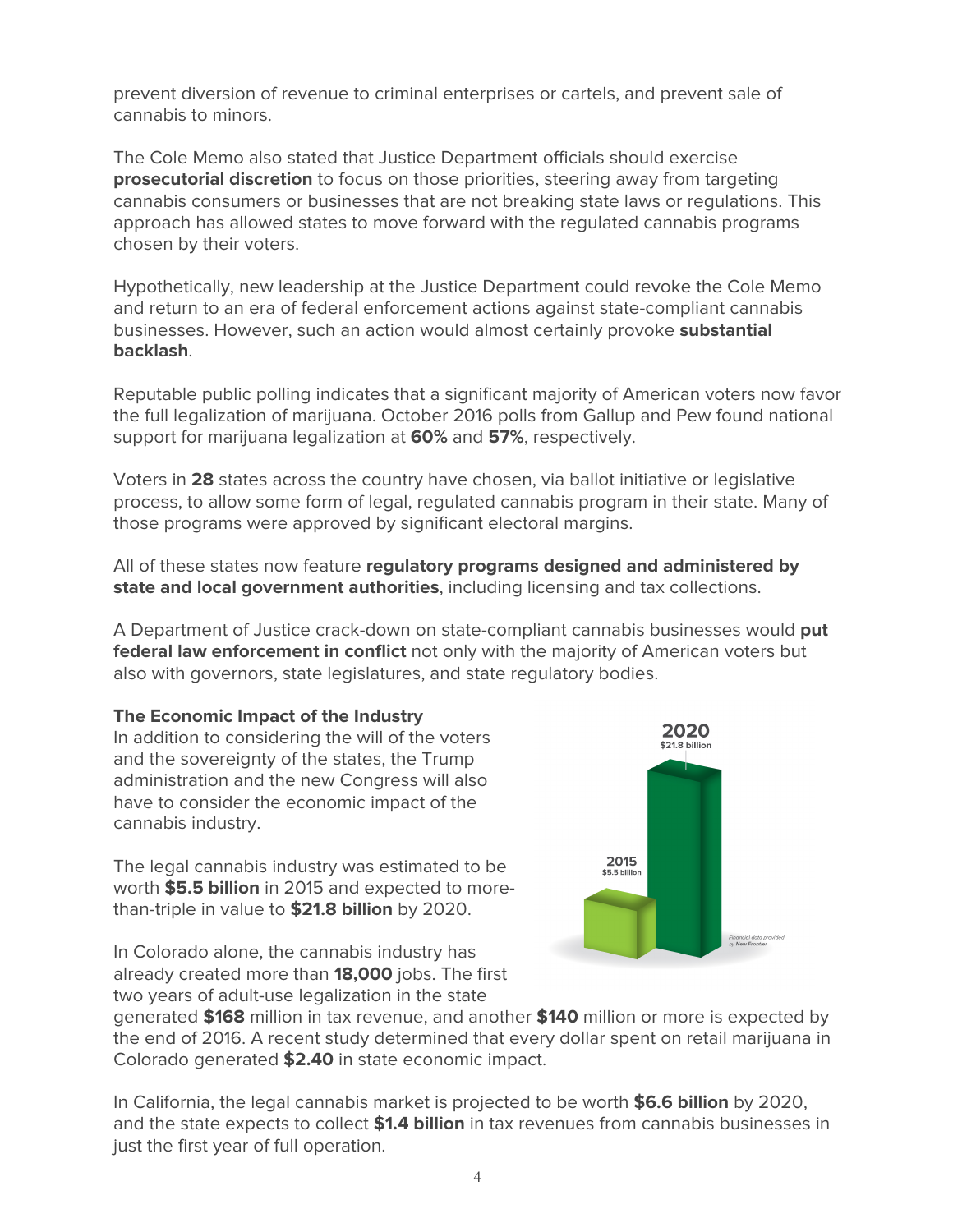On the other side of the country, the cannabis market in Massachusetts is expected to reach **\$1.1 billion** by 2020 and generate **\$100 million** a year in tax revenue. Even a smaller state like Maine projects a market worth almost **\$300 million** by 2020.

All of this economic activity, job creation, and tax revenue generation is a substantial benefit to state and local economies. Wiping that away by trying to shut down state-legal industries would have severe consequences.

# **WHAT IS NCIA DOING?**

This moment of change and uncertainty is exactly when it is most important for the cannabis industry to have a powerful, unified voice.

This is **why NCIA was created** and why your membership is so important.

For six years, NCIA has been developing productive relationships in Washington, D.C., educating policymakers about our industry and the responsible small business owners who have built it. **That work becomes even more critical now**.

## **The New Administration**

With the election of Donald Trump and the uncertainty around the new leadership of the Justice Department, NCIA's top priority now is advocating for the **continued respect of state laws** regarding legal cannabis programs.

Our experienced government relations team is gathering daily intelligence about likely leadership decisions within the Trump transition team. As those decisions become more clear, we are developing a strategy to activate our allies in both parties on Capitol Hill and throughout federal and state government to make the case for a continuation of the current Justice Department policy.

The Trump transition is tapping many long-time D.C. hands to shape the development of their leadership team. This means that **relationships built over many years** by senior members of NCIA's advocacy team will be extremely valuable in providing lines of communication and persuasion to the new administration.

## **The New Congress**

With more than **60% of House members** and more than **half of Senators** now representing states with regulated cannabis programs, NCIA is also pursuing new opportunities to educate lawmakers from both parties about the importance of state sovereignty and the issues created by the conflict between state and federal law.

#### *Appropriations Amendments*

For the past two years, Congress has approved protections for medical marijuana programs through the **Rohrabacher-Farr amendment** to Justice Department appropriations. That amendment bars the Justice Department from spending federal funds to target patients or providers in states where medical marijuana is legal.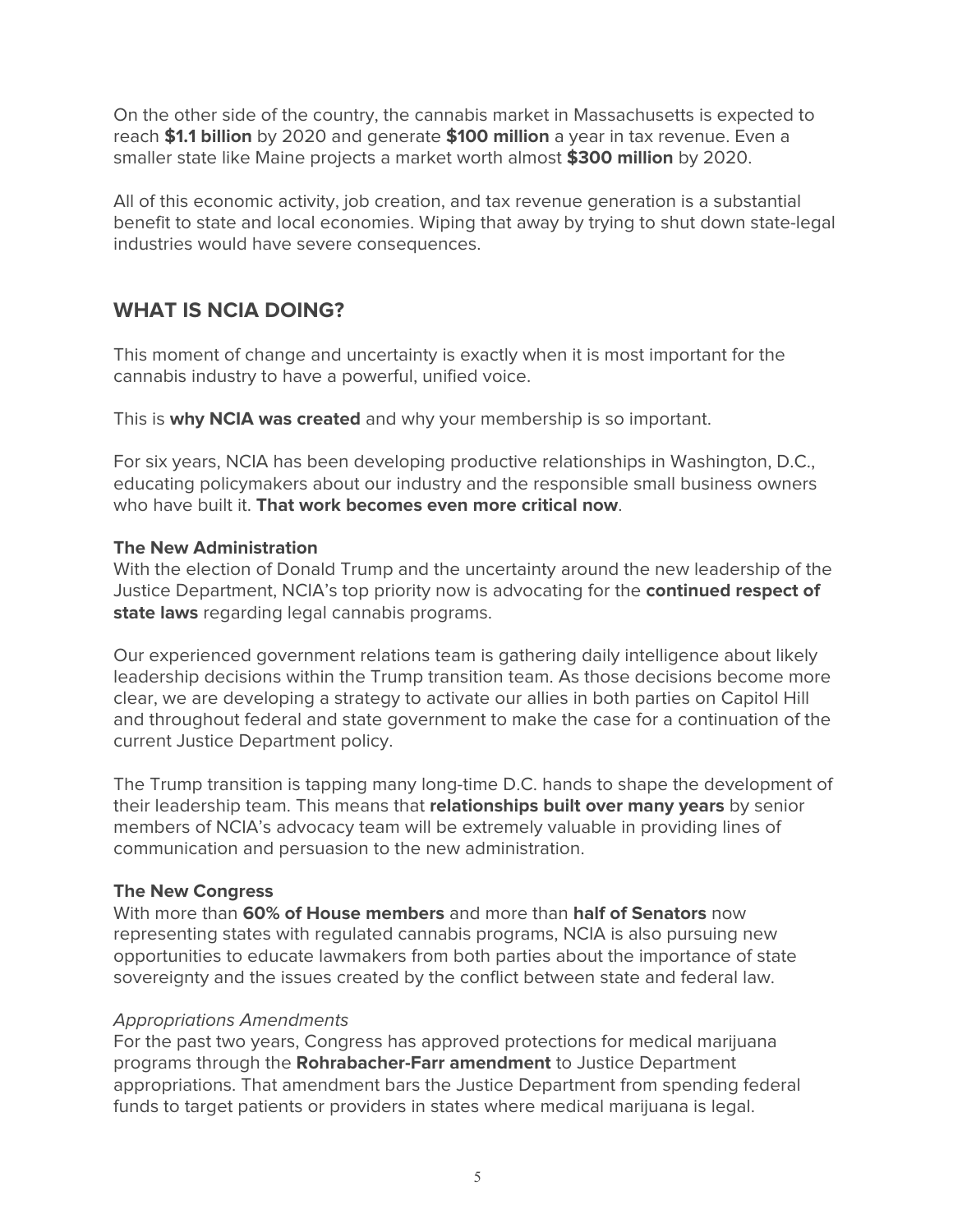A similar amendment, known as **McClintock-Polis**, was proposed in 2015 and would have extended those protections to all state-legal cannabis programs, whether medical or adult-use. It narrowly failed at the time, 206-222, with more than 40 Republicans in support.

NCIA will be advocating strongly for the renewal of the existing medical marijuana protections, and the reintroduction of the expanded protections for all state-legal cannabis programs, in the upcoming Congress. These amendments can help provide a counterweight if Justice Department decisions seem likely to cut against the industry.

#### *Banking and Tax Legislation*

NCIA will continue to move forward with the work it has begun in previous years to address the major issues facing cannabis businesses at the federal level, with **banking access and unfair 280E taxation** leading the list.

Legislation addressing these issues has garnered bipartisan support in the past, and the increasing number of House members and Senators with cannabis industry constituents should help continue our progress.

# **WHAT CAN YOU DO?**

As an NCIA member, you've already done one of the most important things you can do become an active part of the team fighting for you and your business in Washington, D.C. Now is the time for us to keep building our ranks and showing the strength of our organization.

If you know industry colleagues who are not yet members of NCIA, **urge them to join our effort.** Our power lies in our numbers.

## **Act Nationally**

As an individual, you also have a powerful voice, and now is the time to use it. **Call your members of Congress** and tell them your story. Tell them about the work you do to make our industry safe and responsible. Tell them about the jobs you've created, the taxes you've paid, and the commitment you've made to play by the rules.

Ask them to support legislation that will **respect state laws and the will of the voters.**

Committee assignments have yet to be set, but we anticipate that some House members and senators will play a particularly critical role in our issues. It is especially important that NCIA members and supporters connect with these offices early and often to educate them on our industry banking and tax challenges.

• **Senator John Boozman** (R-Arkansas). Senator Boozman is the chair of the Financial Services Appropriations Subcommittee, which would have jurisdiction over an amendment barring Treasury funds from being used to target banks serving state-compliant cannabis businesses. He represents Arkansas, where a medical marijuana ballot initiative passed by **more than six percentage points**. Dr. Boozman is an optometrist and should have knowledge of the benefits of cannabis products for glaucoma patients. Call Senator Boozman's office at **(202)**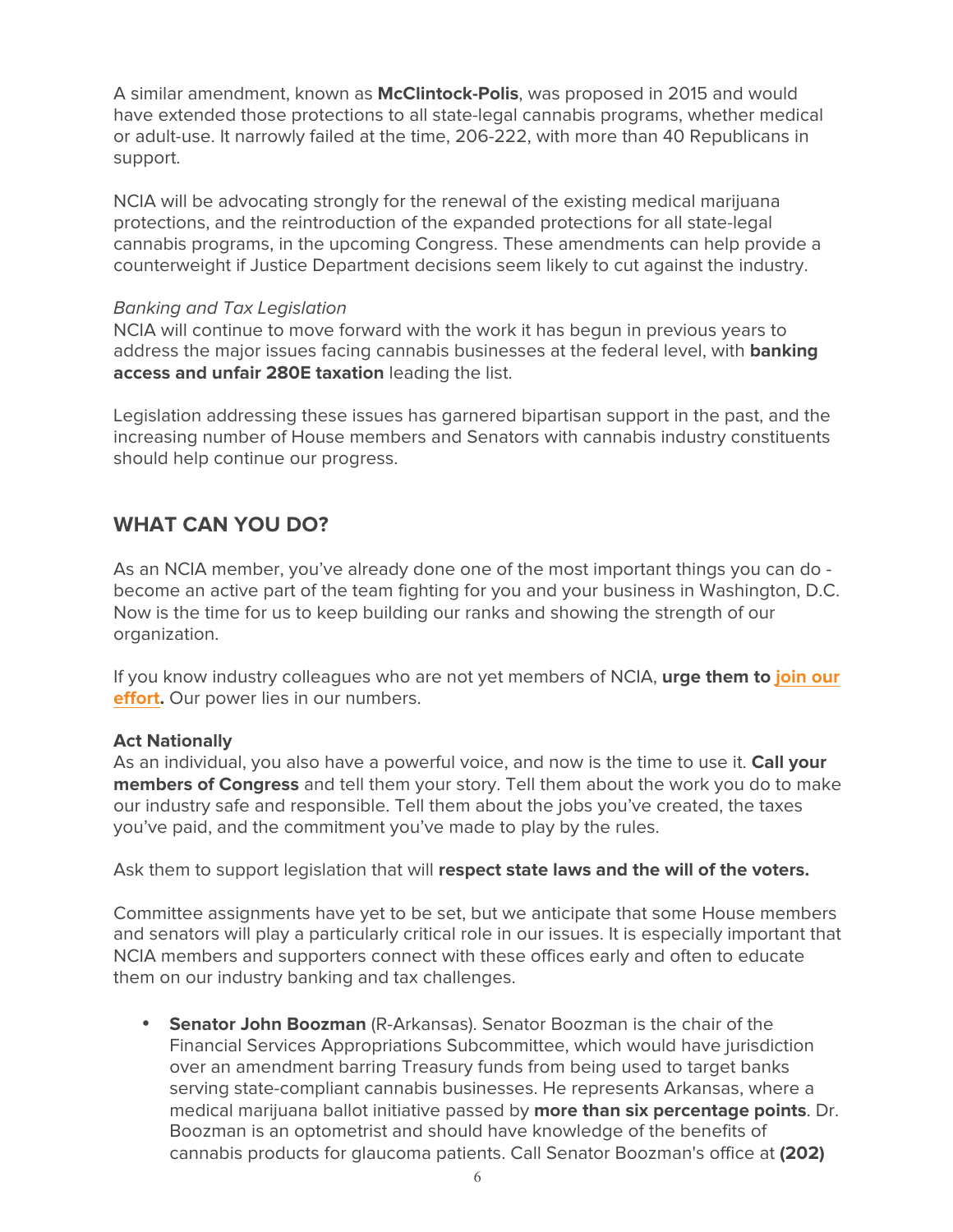**224-4843** and ask him to insert a provision barring law enforcement action against banks serving legitimate cannabis businesses into his appropriations bill.

- **Senator Diane Feinstein** (D-CA). Senator Feinstein is about to take over as the top Democrat on the Senate Judiciary Committee. She has been co-chair of the Senate Drug Caucus and is an opponent of legal cannabis programs. Now that Californians have voted for a legal adult-use cannabis program by **more than 12 percentage points**, Senator Feinstein should support her constituents. Please call her office at **(202) 224-3841** and ask her to stand with her constituents and drop her opposition to legislation making it easier for the industry to access banking services and take ordinary business tax deductions.
- **Senator Steve Daines** (R-MT). Montanans voted to reactivate and expand their essentially defunct medical marijuana program by **more than 15 percentage points** in this election. Senator Daines has previously been a leader on efforts to allow veterans to learn about and access medical marijuana in states where it is legal. Call Senator Daines at **(202) 224-2651** and thank him for supporting veterans' access to marijuana. Then ask him to help *all* patients by ensuring the industry has equal access to banking services that will make medical cannabis more available to those in his state who need it.
- **House Majority Leader Kevin McCarthy** (R-CA). Rep. McCarthy is the secondhighest ranking member of the House and the top Californian in Congress. Regardless of his views on marijuana, it is important that California businesses have access to banking services to ensure there is **transparency within the industry and safety** for the business owners and their employees. Call Majority Leader McCarthy at **(202) 225-2915** and ask him to support a solution to the banking problems faced by the industry.

Other members of the House and Senate will also have important roles to play in our efforts to maintain respect for state laws and gain safe, fair treatment for cannabis businesses. Some of these members are listed below. If you live in a district or state represented by any of them, please make it a priority to call and ask for their support on solutions to the industry's banking and tax crises.

- Sen. Kamala Harris (D-CA)
- Sen. Bill Nelson (D-FL)
- Sen. Dean Heller (R-NV)
- Senator-elect Catherine Cortez Masto (D-NV)
- Sen. Rob Portman (R-OH)
- Sen. Pat Toomey (R-PA)
- House Minority Leader Nancy Pelosi (D-CA)
- Rep. Xavier Becerra (D-CA)
- Rep. Devin Nunes (R-CA)
- Rep. Linda Sanchez (D-CA)
- Rep. Mike Thompson (D-CA)
- Rep. Peter Roskam (R-IL)